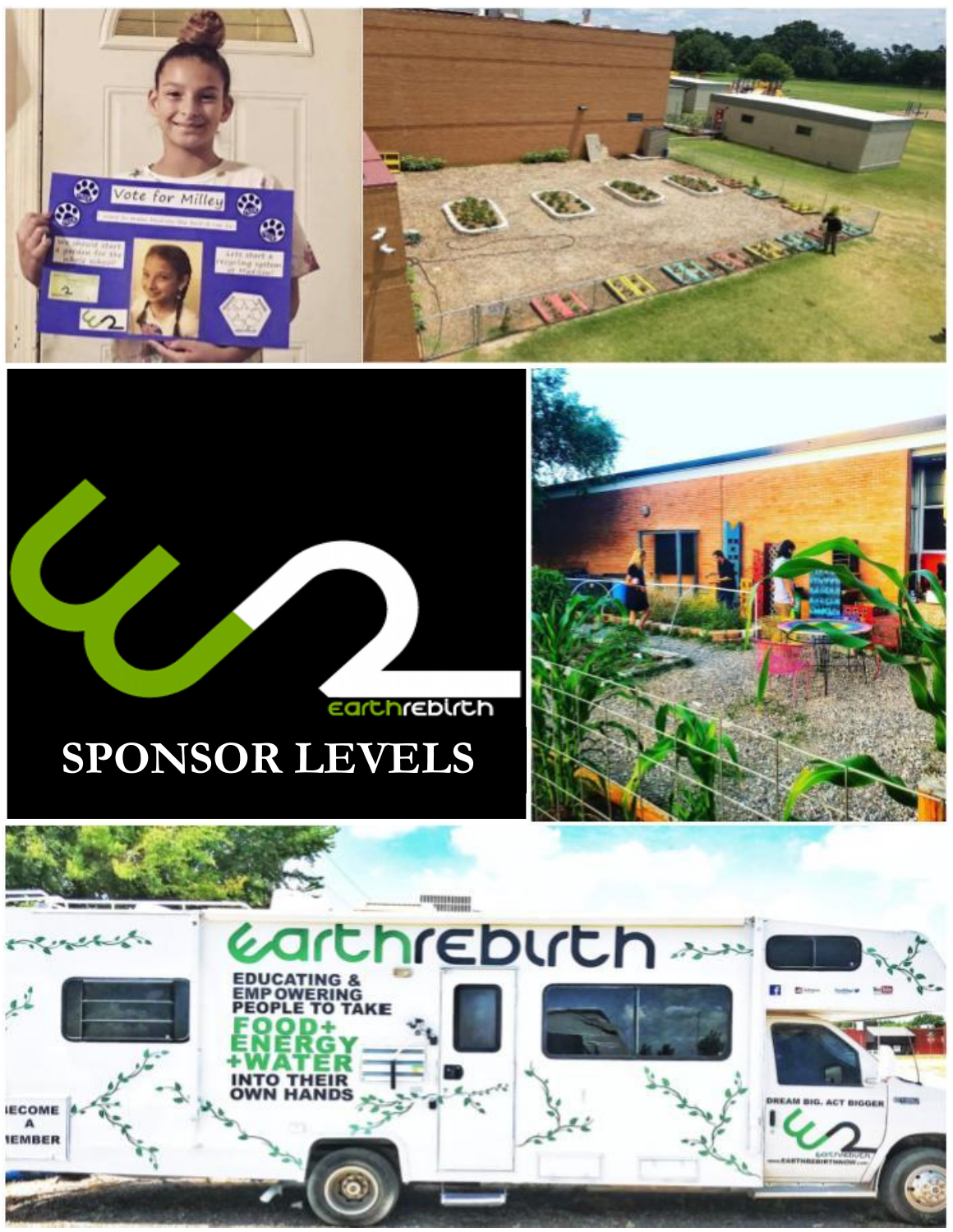#### **TABLE OF CONTENTS**

| Overview                           |                |
|------------------------------------|----------------|
| About Earth Rebirth                | 3              |
| Our Impact                         | 3              |
| Sponsorships                       |                |
| Sponsorship Choices                | $\overline{4}$ |
| Special Opportunity: Wild & Scenic | 6              |
| Sponsor Form                       | 7              |
| Sponsorship Agreement              | 8              |



For questions, email  $info@earthrebirthnow.com$  2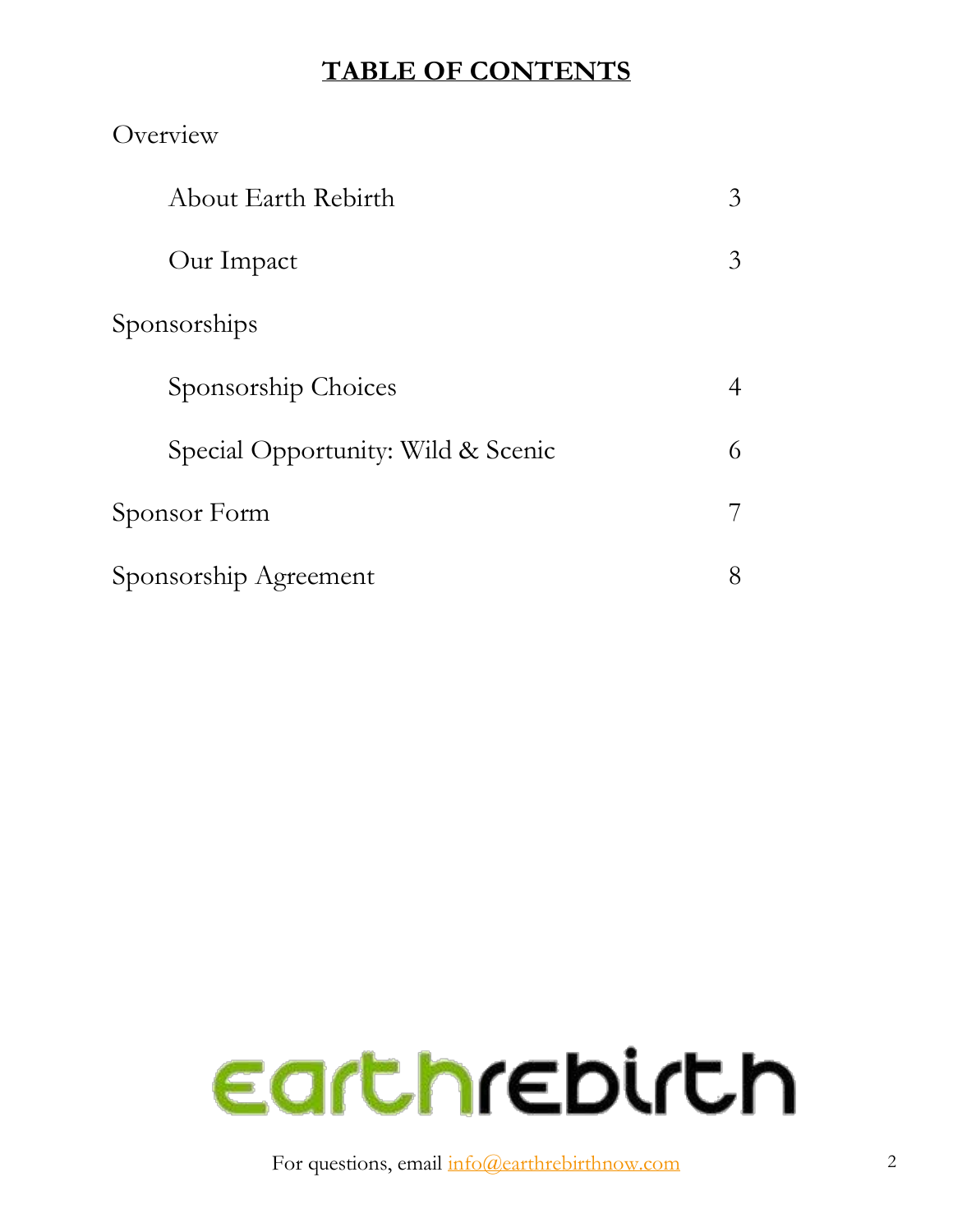

**Educating and empowering people to take food, energy, and water into their own hands.**

# **ABOUT EARTH REBIRTH**

Earth Rebirth is an award-winning nonprofit organization founded in 2011 in Norman, OK. We are dedicated to bridging the gaps between local environmental

and economic problems. We are helping people address the three most important resources in life – food, energy and water – with community solutions that can both make money and protect the natural world. We all want to live better, and we must work together to do so.

# **OUR IMPACT**

Earth Rebirth is best known for our Garden Your Own Growth program and the goal to establish school gardens at every school in Norman and have those garden raise money for the classroom. At least 17 out of 25 Norman Public Schools have a school garden, including the



Norman High Aquaponics system. In addition, Earth Rebirth offers consulting services to support school garden projects and we have helped over 150 customers across Norman set up and improve home edible gardens.

#### **Our goal is to help expand school gardening to school districts with 4-day school weeks or student assisted-lunch participation higher than 60%.**

Earth Rebirth has also completed several community campaign projects including BOB the Borrow a Book, a micro-library on campus corner and the Public Pantry near downtown Main Street. These projects encourage local support for one another and an exchange of resources, allowing others to get the most out of community resources.

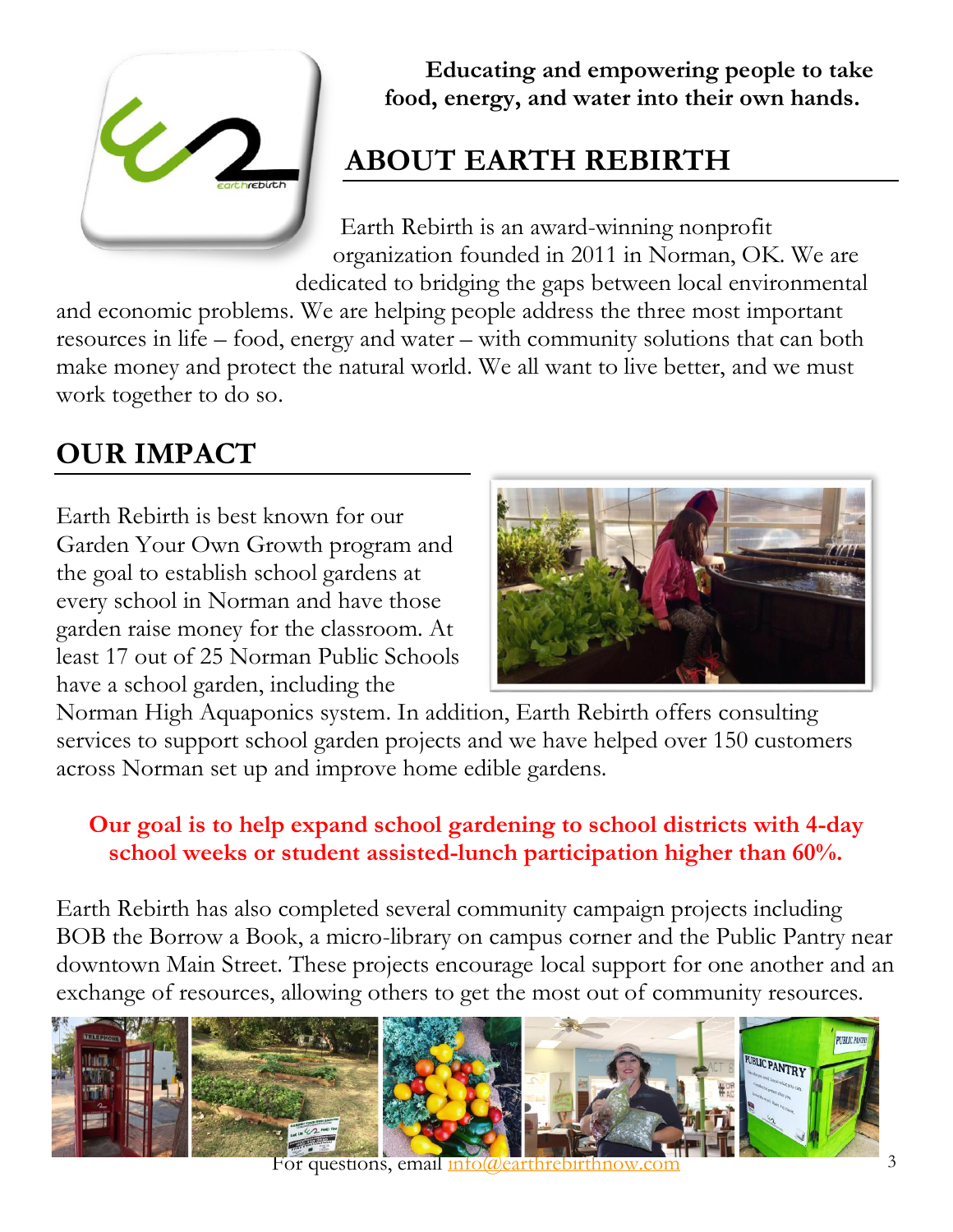# **SPONSORSHIP CHOICES**

# **TYPES OF SPONSORSHIP**

#### **OFFICIAL SPONSOR**

Choose one of the four annual sponsorship levels to fund our impact.



 $($ )

 $($  )

#### **MATCH SPONSOR**

Commit to match the amount of funds raised during an event or throughout the year.

**IN-KIND CONTRIBUTOR** Donate materials, equipment, labor, marketing, and anything that will help further our cause.

## **OFFICIAL SPONSOR LEVELS**



We know you give out of the kindness of your heart, but we have included the following incentives in appreciation for your support. There are four official sponsorship levels listed below. Sponsors receive any perks from previous levels.

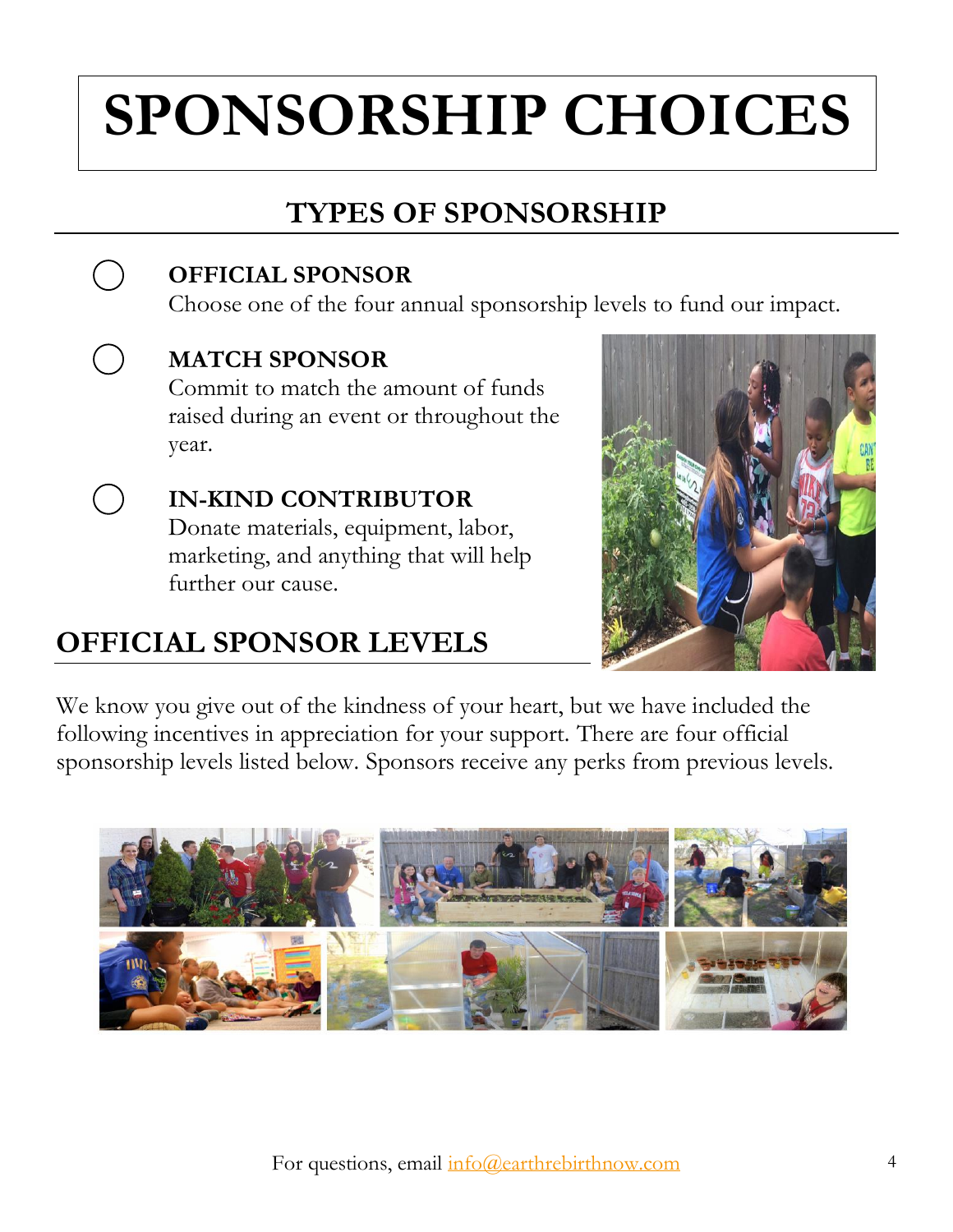| <b>2020 EARTH REBIRTH</b>                                                            |                | <b>EVENT</b><br><b>PROJECT</b><br><b>GARDEN</b><br><b>COMMUNI</b><br><b>LEVEL</b><br>LEVEL<br><b>LEVEL</b><br><b>LEVEL</b> |         |           |  |  |
|--------------------------------------------------------------------------------------|----------------|----------------------------------------------------------------------------------------------------------------------------|---------|-----------|--|--|
| <b>OFFICIAL SPONSORSHIPS</b>                                                         | \$500          | \$1,000                                                                                                                    | \$2,000 | \$5,000   |  |  |
| <b>Number of Free Annual Banquet Tickets (Nov 10)</b>                                |                | 4                                                                                                                          | 8       | 16        |  |  |
| <b>ORGANIZATION RECOGNITION</b>                                                      |                |                                                                                                                            |         |           |  |  |
| Social Media Promotion                                                               | ★              | ★                                                                                                                          | $\star$ | $\bullet$ |  |  |
| <b>Website Sponsor Page</b>                                                          | ★              | ★                                                                                                                          | ★       | $\star$   |  |  |
| Newsletter                                                                           | ★              | ★                                                                                                                          | $\star$ | $\bullet$ |  |  |
| <b>Event T-Shirt</b>                                                                 |                | ★                                                                                                                          | ★       | 大         |  |  |
| <b>Press Releases</b>                                                                |                |                                                                                                                            | ★       | $\star$   |  |  |
| <b>Event Poster</b>                                                                  |                |                                                                                                                            | ★       | $\star$   |  |  |
| <b>Annual Banquet Recognition</b>                                                    |                |                                                                                                                            | ★       | 肯         |  |  |
| <b>Brochure Inclusion</b>                                                            |                |                                                                                                                            | ★       | ×         |  |  |
| Logo on Special Event Signs<br>(Ex: Wild and Scenic Film Fest, Annual Banquet, Etc.) |                |                                                                                                                            | ★       | $\star$   |  |  |
| Logo on next season sponsor packet                                                   |                |                                                                                                                            |         |           |  |  |
| <b>PREMIUM RECOGNITIONS</b>                                                          |                |                                                                                                                            |         |           |  |  |
| Logo on Garden Network mobile app                                                    |                |                                                                                                                            | $\star$ |           |  |  |
| Front page logo on footer of website                                                 |                |                                                                                                                            |         | ÷         |  |  |
| Logo on Earth Rebirth Academy & other domains (4+)                                   |                |                                                                                                                            |         | 大         |  |  |
| Logo on-screen during Wild and Scenic Film Festival                                  |                |                                                                                                                            | $\star$ | $\star$   |  |  |
| Recognition by MC at special events                                                  |                |                                                                                                                            | $\star$ | 食         |  |  |
| <b>Number of Free Film Festival Tickets (Nov 15)</b>                                 | $\overline{2}$ | 5                                                                                                                          | 10      | 20        |  |  |

For questions, email [info@earthrebirthnow.com](mailto:info@earthrebirthnow.com) 5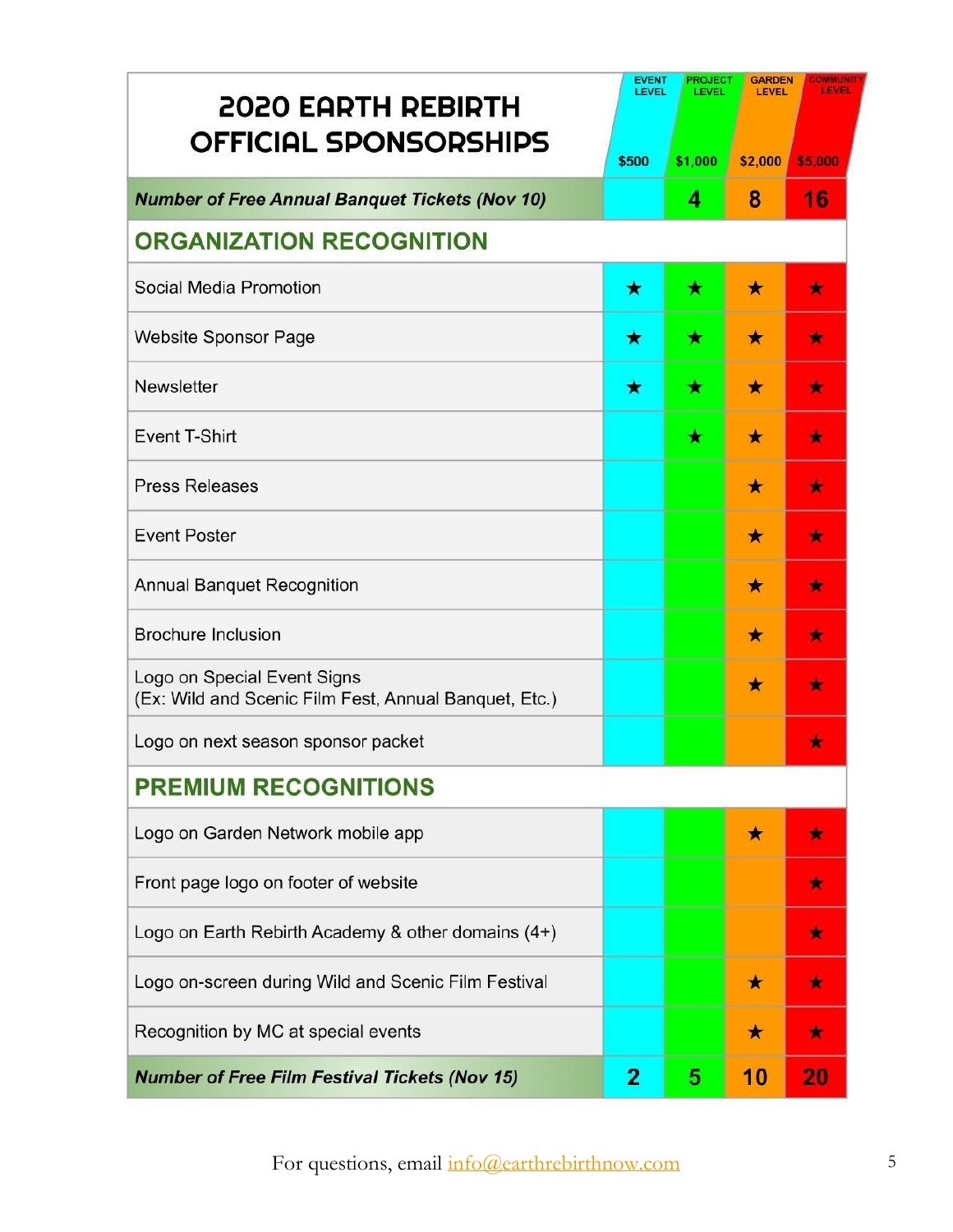# **SPECIAL OPPORTUNITY**

## **WILD AND SCENIC FILM FESTIVAL WEEK IN NORMAN**

The Wild & Scenic Film Festival is the largest film festival of its kind, showcasing the best and brightest in environmental and adventure films across the country. Earth Rebirth has partnered to bring this national event to Oklahoma as a community fundraiser. Featuring our annual banquet during the week, more than 25 films, workshops, visiting filmmaker and activist talks, family-friendly programs, art exhibitions, parties, and more. Consider sponsoring our largest events of the year.

| WILD AND SCENIC FILM FESTIVAL<br><b>2020 SPONSORSHIPS</b>           | <b>SEED</b><br>LEVEL | <b>SPROUT</b><br>LEVEL | <b>PLANT</b><br>LEVEL | <b>HARVES</b><br><b>LEVEL</b> |
|---------------------------------------------------------------------|----------------------|------------------------|-----------------------|-------------------------------|
|                                                                     | \$250                | \$500                  | \$1,000               | \$2,000                       |
| <b>Number of Free Annual Banquet Tickets (Nov 10)</b>               |                      | 4                      | 8                     | 16                            |
| <b>FILM WEEK RECOGNITION</b>                                        |                      |                        |                       |                               |
| Social Media Promotion                                              | ★                    | ★                      | $\star$               | ÷                             |
| <b>Website Sponsor Page</b>                                         | ★                    | ★                      | $\star$               | *                             |
| <b>Event T-Shirt</b>                                                |                      | ★                      | $\star$               | $\star$                       |
| <b>Newsletter</b>                                                   |                      | ★                      | $\star$               | $\color{red}$                 |
| <b>Event Poster</b>                                                 |                      |                        | $\star$               | ۰                             |
| <b>Press Releases</b>                                               |                      |                        | ★                     | ×                             |
| Annual Banquet Recognition                                          |                      |                        | $\star$               | ۰                             |
| Logo on Special Activities Signs<br>(Ex: Silent Auction, Bar, Etc.) |                      |                        |                       | $\bullet$                     |
| <b>ON-SITE RECOGNITION</b>                                          |                      |                        |                       |                               |
| Program Inclusion                                                   |                      | $\color{red}$          | $\star$               | $\color{red}^{\star}$         |
| Booth at venue                                                      |                      | ★                      | ★                     | ×                             |
| Logo on welcome sign                                                |                      |                        | $\star$               | ٠                             |
| Logo on-screen between film block                                   |                      |                        | $\star$               | $\star$                       |
| Recognition by MC                                                   |                      |                        | $\star$               | ٠                             |
| Venue name presented by Brand                                       |                      |                        |                       | $\color{red}$                 |
| <b>Number of Free Film Festival Tickets (Nov 15)</b>                | 2                    | 5                      | 10                    | 20                            |

For questions, email  $info@earthrebirthnow.com$  6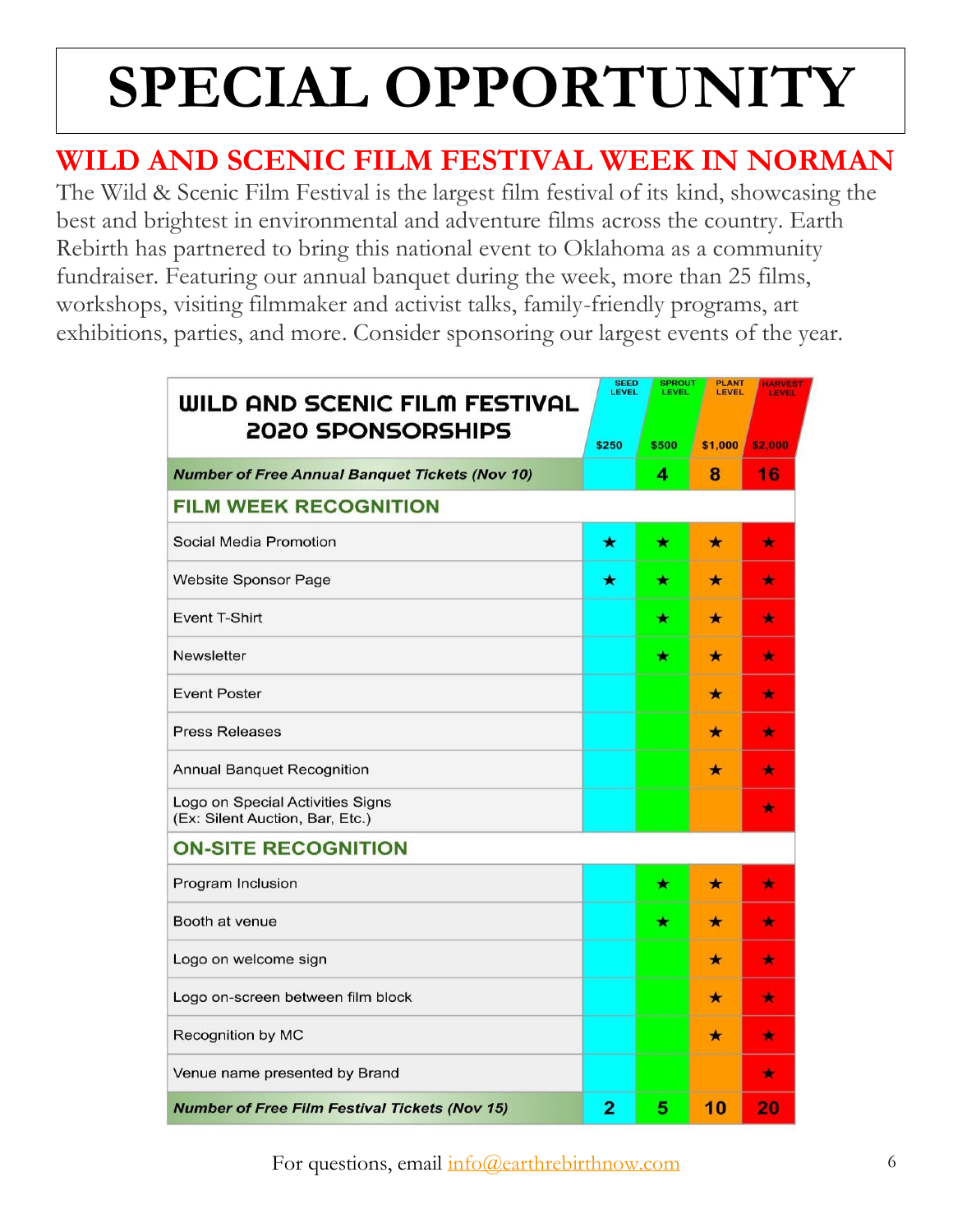# **SPONSOR FORM**

| $\Box$ Community Sponsor (\$5,000) |
|------------------------------------|

For questions, email [info@earthrebirthnow.com](mailto:info@earthrebirthnow.com) 7